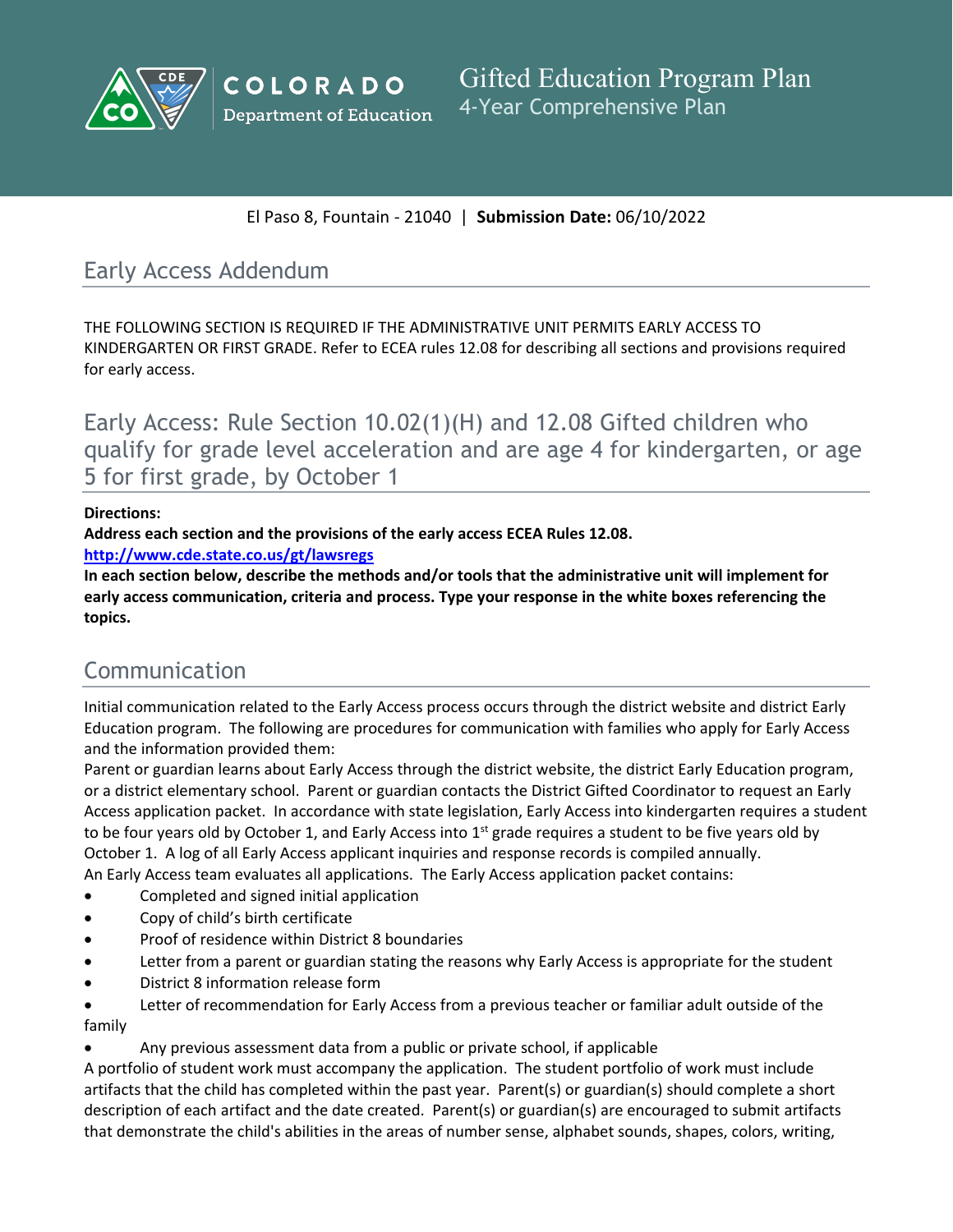

reading, drawing, and any other areas that demonstrate the child's talents or interests. The Early Access team then evaluates the portfolio utilizing a rubric. Complete applications and portfolios must be received by March 15 (or the Friday prior to March 15, in the event that March 15 falls on a weekend).

After the Early Access team does an initial evaluation of the portfolio, the parent and child meet with the Director of Early Education and District Gifted Coordinator for an interview. During the interview, the Director of Early Education and District Gifted Coordinator may ask the child to explain and clarify works in the portfolio and ask the child additional questions. The Ages & Stages questionnaire will also be completed during the interview.

If a child is determined to be an appropriate candidate to move forward in the Early Access process, the parent or guardian is notified to schedule administration of achievement tests in reading, math, and writing. If a child scores below the 97<sup>th</sup> percentile on an achievement test, parent(s) or guardian(s) are notified that the child has been exited from the Early Access process.

Candidates scoring at or above the 97th percentile on all three achievement tests are then scheduled to take a cognitive assessment. If a child scores below the 97th percentile on the cognitive measure, parent(s) or guardian(s) are notified that the child has been exited from the Early Access process.

Candidates who score at or above the 97th percentile on the cognitive measure are referred to the Early Access team for a final determination about placement in the Early Access program. The final determination is made through a consensus process, and the team completes the Fountain-Fort Carson District 8 Early Access Determination Form, which is signed by all team members, the receiving school's principal, the child's future classroom teacher, and parent(s)/legal guardian(s).

An advanced learning plan is developed by August 31 (or the Friday prior to August 31, in the event that August 31 falls on a weekend). The advanced learning plan is developed with the support and input of the classroom teacher, building gifted coordinator, and parent(s) or guardian(s).

No fee is charged for students who request the Early Access process.

Professional development about the Early Access process and requirements for Early Access is delivered to building gifted and talented coordinators and elementary administrators in January. Professional development about the Early Access process and requirements for Early Access is delivered to district preschool staff in January or February prior to parent/teacher conferences. Professional development about the creation of the ALP is provided to Kindergarten teachers, 1<sup>st</sup> grade teachers, elementary gifted coordinators, and elementary administrators in August.

# Criteria

### **Aptitude:**

A licensed psychologist will administer the Wechsler Preschool and Primary Scale of Intelligence, Fourth Edition (WPPSI-IV). A child must score at the 97th percentile or higher on the Full Scale IQ (FSIQ) or General Ability Index (GAI).

### **Achievement:**

Trained assessment administrators give the Test of Early Mathematics Ability (TEMA) and the Test of Early Reading Ability (TERA). Trained assessment administrators give students who are age 4-0 or older the Test of Early Written Language (TEWL). Students under the age of 4-0 are given a writing performance assessment. A child age 4-0 or older must score at the 97<sup>th</sup> percentile or higher on all three norm-referenced assessments. A child under the age of 4-0 must score at the 97th percentile or higher on the reading and math assessments and demonstrate a highly advanced level of performance on the writing performance assessment. The writing performance assessment is scored using a research-based writing rubric.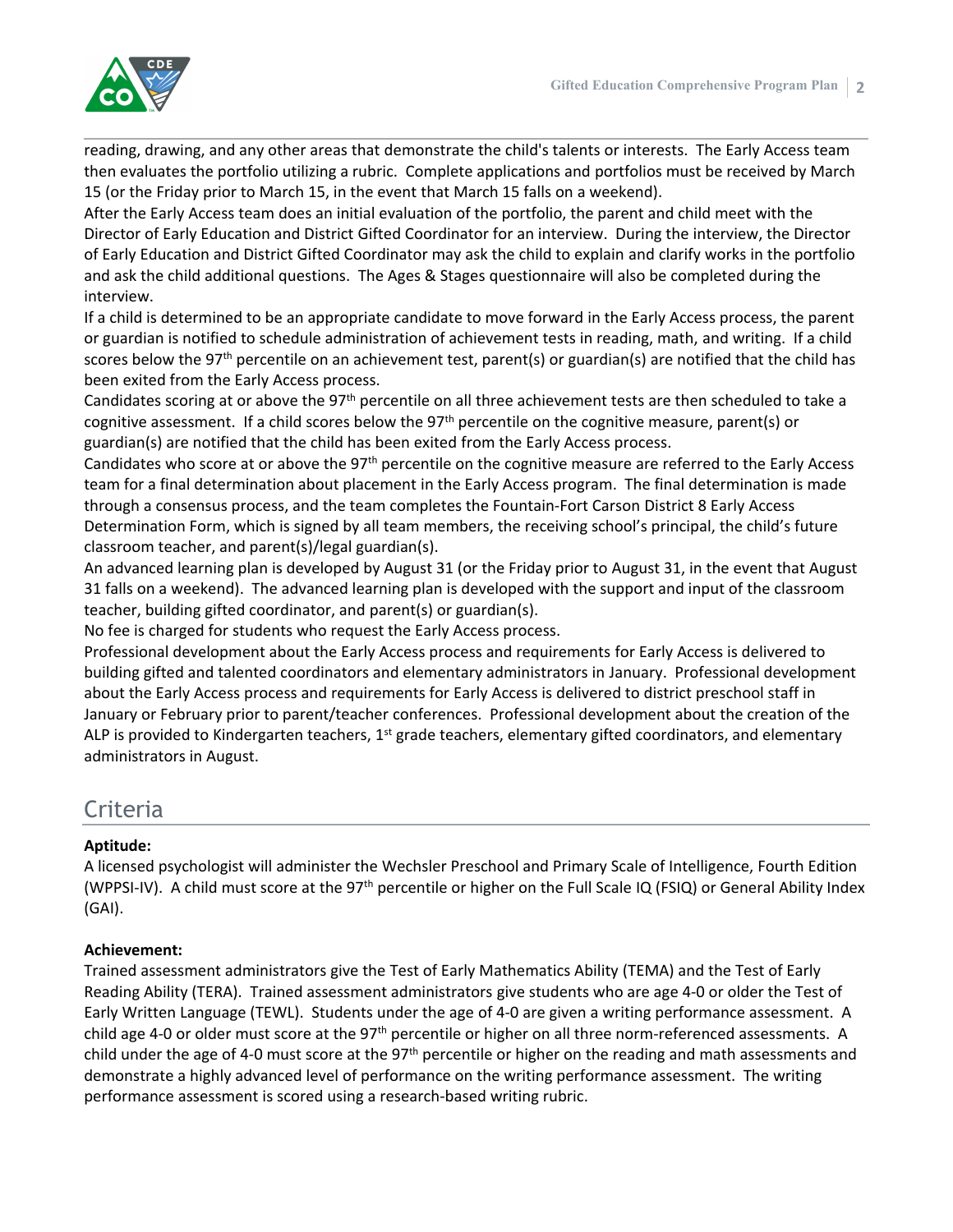

#### **Performance:**

The parent or guardian submits a portfolio of student work by March 15 (or the Friday prior to March 15, in the event that March 15 falls on a weekend). The portfolio should include dated student work samples completed within the last year and demonstrating ability in the following areas:

- Knowledge of number sense
- Knowledge of beginning alphabet sounds
- Knowledge of shapes
- Knowledge of colors
- Examples of writing
- Evidence of reading ability
- Evidence of student interests
- Samples of student drawings/artwork
- Any other items the parent or guardian deems relevant

The Early Access team will review the portfolio using a rubric to determine if a child shows highly advanced capabilities in relation to similar-age peers.

#### **Readiness, social behavior and motivation:**

Indicated through Teaching Strategies GOLD, Ages & Stages Questionnaires, and observations during the portfolio interview and assessment administration.

#### **Support system:**

The support team includes parent(s) and guardian(s), the school gifted coordinator, school psychologist, home school principal, classroom teacher, Director of Early Education, and District Gifted Coordinator. Students will be progress monitored at a minimum of every five weeks, and the building support team will provide ongoing support to ensure the child is making adequate progress towards academic and affective advanced learning plan (ALP) goals. Progress monitoring will continue through the student's completion of 1<sup>st</sup> grade.

## Process

#### **Timelines:**

Applications and student portfolios are accepted beginning on the District Gifted Coordinator's first work day in January (following Winter Break and typically between January 3 and 10) through March 15th (or the Friday prior to March 15, in the event that March 15 falls on a weekend). If a child has both a completed application and portfolio submitted by the deadline, the child is screened for Early Access by the district Early Access team. The district Early Access team consists of the Director of Early Education, District Gifted Coordinator, an elementary principal, a school psychologist, a school gifted coordinator, and a kindergarten or first grade teacher. The Early Access team reviews the portfolio using a rubric. Following the initial portfolio review, the Director of Early Education and District Gifted Coordinator interview the child and parent(s) or guardian(s). Children who demonstrate highly advanced capabilities through their portfolio will continue with the Early Access process. Determinations for entrance to Early Access are made within 60 calendar days of the AU receiving the child's portfolio. A determination for a student receiving or not receiving Early Access is made before the end of the school year. Letters of qualification are sent to families.

Ongoing portfolio screening is available for military families newly arriving to the area. The final date for military families to submit an initial Early Access application and portfolio of student work is July 15. Determinations for entrance to Early Access for newly arriving military families are made prior to the first day of school. At the beginning of the school year, an initial advanced learning plan (ALP) is written by August 31 (or the Friday prior to August 31, in the event that August 31 falls on a weekend). Students who are admitted to kindergarten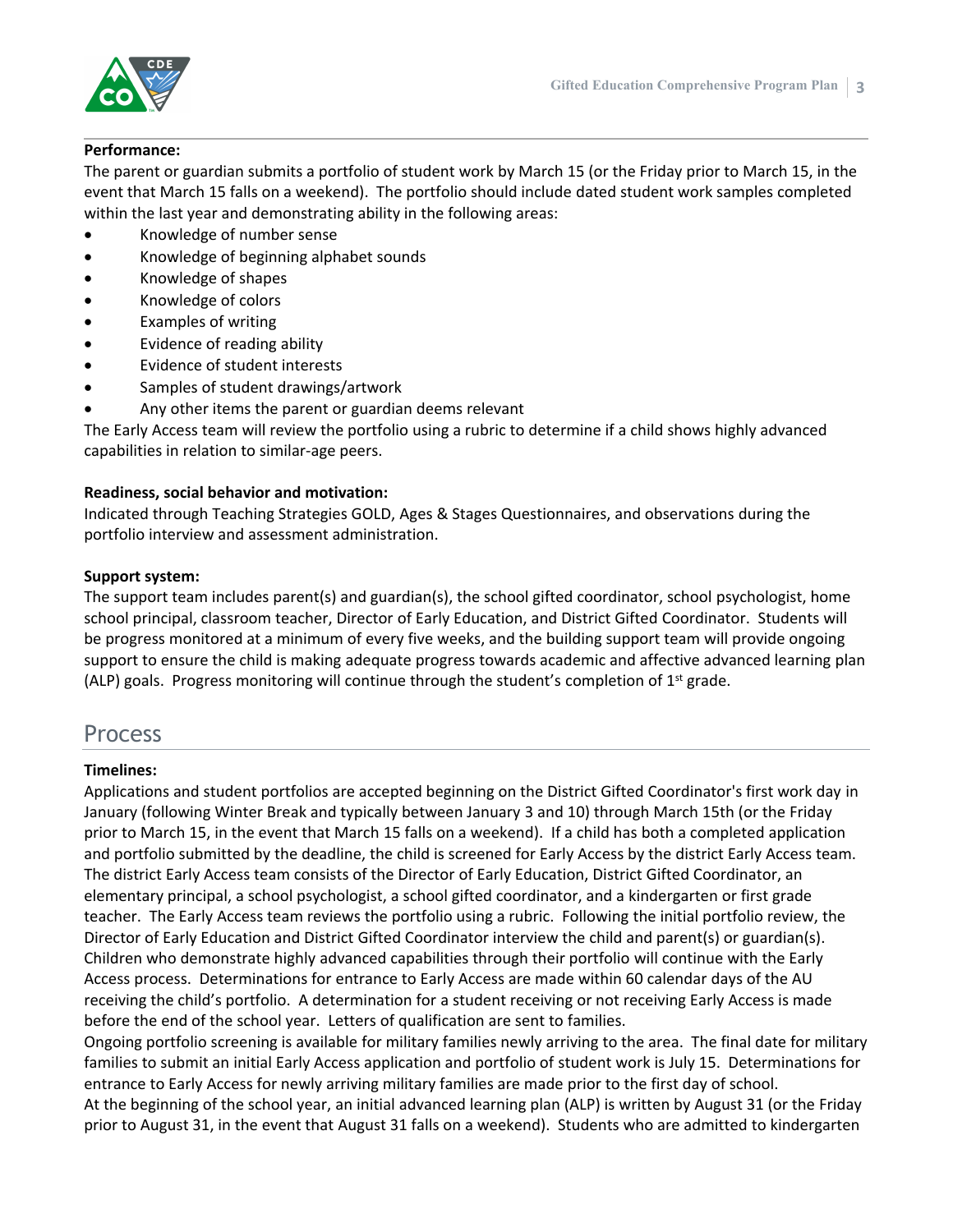

or first grade through the Early Access process will be progress monitored at a minimum of every five weeks to ensure appropriate academic and social progress.

#### **Personnel:**

Fountain-Fort Carson School District 8 uses an Early Access Team to make student placement decisions. Both the District Gifted Coordinator and the Director of Early Education are endorsed in gifted education. The Early Access team, which reviews the portfolios and body of evidence (including achievement, aptitude, and behavior data), consists of the District Gifted Coordinator, Director of Early Education, an elementary principal, a school psychologist, a school gifted coordinator, and a kindergarten or first grade teacher. A licensed psychologist administers the WPSSI-IV. Teachers or administrators who have training on the administration of the TEMA, TERA, and TEWL administer these assessments. Trained teachers or administrators also administer the writing performance assessment, if needed. The school support team includes parent(s) and guardian(s), the school gifted coordinator, school psychologist, home school principal, classroom teacher, Director of Early Education, and District Gifted Coordinator.

#### **Evaluation:**

Step 1. The Early Access application packet materials are available beginning on the District Gifted Coordinator's first work day in January (following Winter Break and typically between January 3 and 10). The district website will have information on Early Access and the district office, elementary schools, and preschools will have literature available for families on the Early Access process.

Step 2. Professional development is provided for building gifted and talented coordinators and school administrators.

Step 3. Parent(s) or guardian(s) contact the District Gifted Coordinator to learn more about Early Access and to request an application packet.

Step 4. Parent(s) or guardian(s) submit a complete application packet, including a portfolio of student work samples. The student portfolio of work must include artifacts completed by the child within the past year. Parent(s) or guardian(s) are encouraged to submit artifacts that demonstrate the child's abilities in the areas of number sense, alphabet sounds, shapes, colors, writing, reading, and drawing; however, parent(s) or guardian(s) may submit any artifact they deem relevant towards demonstrating the child's talents and abilities. Parent(s) or guardian(s) should also complete a short description of each artifact and the date the artifact was created. Step 5. The Early Access Team reviews the application materials and scores the student portfolio using the Early Access portfolio rubric. The District Gifted Coordinator and Director of Early Education also interview the parent and child following the initial portfolio review to ask additional questions related to the child's work samples. The District Gifted Coordinator and Director of Early Education make a decision about whether the student portfolio and interview indicates the need to do achievement testing. Parent(s) or guardian(s) are notified about whether achievement testing should be scheduled.

Step 6. Achievement testing is scheduled and administered in the order of reading, math, and then writing. A child must score at the 97<sup>th</sup> percentile on each achievement test to continue with the subsequent assessment. Students under the age of 4-0 must demonstrate a highly advanced level of performance on the writing performance assessment. All achievement tests are administered by a trained teacher or administrator. Step 7. A child age 4-0 or older who scores at the 97<sup>th</sup> percentile on all three achievement tests will then take a cognitive ability test. A child under age 4-0 who scores at the 97<sup>th</sup> percentile on the reading and math achievement tests and demonstrates a highly advanced level of performance on the writing performance assessment will then take a cognitive ability test. A licensed school psychologist administers the cognitive assessment.

Step 8. The Early Access team will then review the full body of testing evidence, school readiness data, observational notes, and student portfolio to make a determination of acceptance to the Early Access program